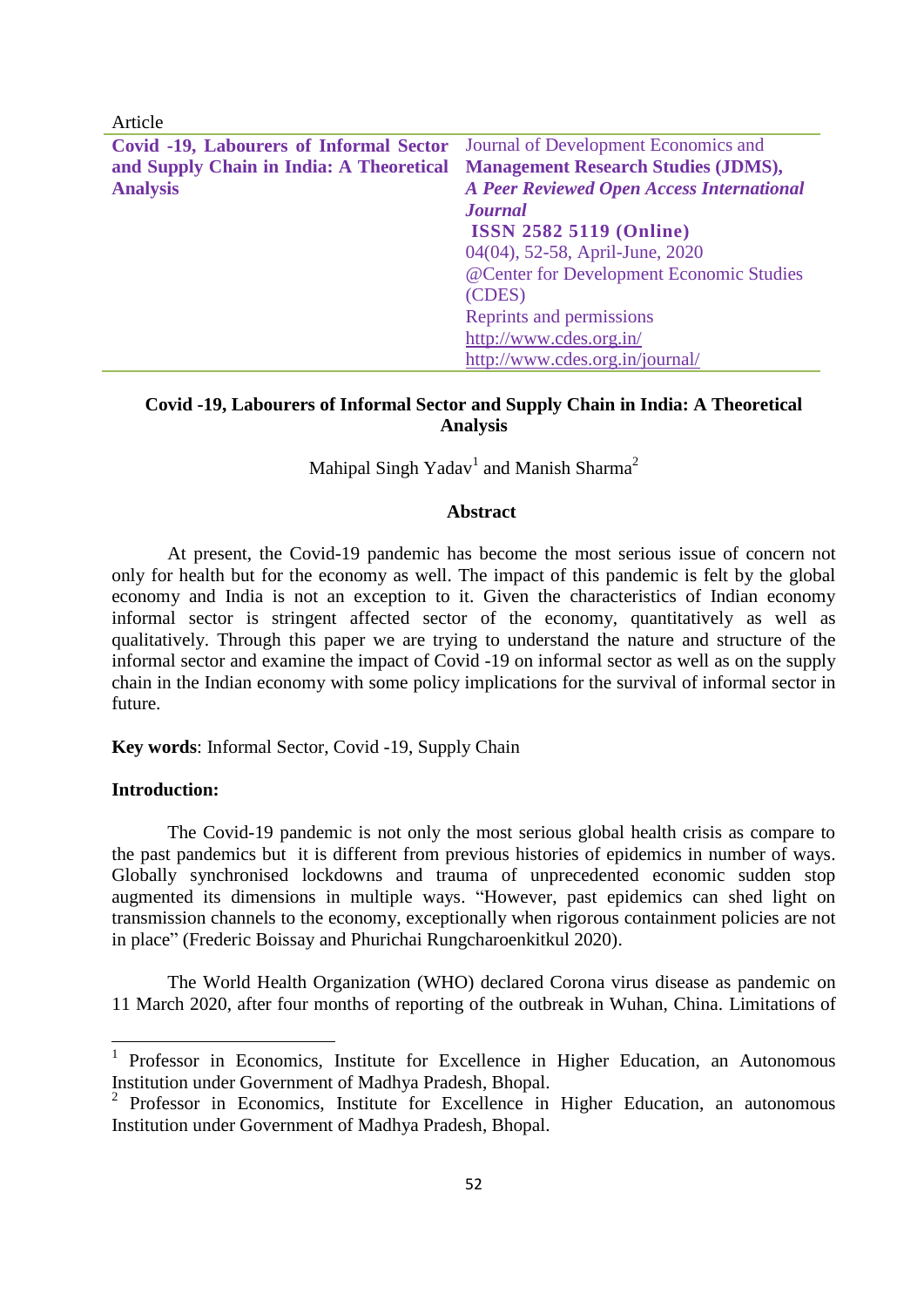the health facilities were in the mind, when government of India took unprecedented steps of lockdown to control the spread of pandemic in the country. Some experts criticised this sudden economic stop decision expressing, this act was taken hurriedly without analysing the pros and cons of this lockdown on economy and the workers (formal informal both) obviously the burden on informal sector is most as the workers of this sector has nothing in saving to sustain their life. However its repercussions is been felt in supply chain of the goods and services in the market too is making the situation grave for the economy, hence the dilemma before the Government arises which is to prefer? Life or livelihood (Sharma,M ,2020)

Closure of economic activities and changing government policies to combat the pandemic, triggered the apprehensions of exasperate workers of informal sector and compelled them to come over the roads either to protest against the system or to return to their native travelling miles of distance marching back to their villages, in absence of transportation facilities. Moreover this awful situation was augmented dreadful owing to sealing the borders of states, and make sure that the workers with their family members had to traverse long journeys on foot without food or drinking water. Such blindness in policy massively impacts hundreds of millions of low-paid workers only serves to highlight the privileging of urban elite in policy made formulation and practice. The agitation of the workers in the different parts of the country, made psychological pressure on the government, to started buses and railways for workers to send them their home town in third phase of lockdown, but this reverse migration of labour force will have severe impact on the supply chain of the goods and services in the market (Abhijit Mukhopadhyay 2020).

As, the extent of impact of COVID 19 on workers as well as on supply chain of the goods and services in the market is yet to be quantified and it is needed to be assess ,theoretically as well as empirically. Hence, in this paper we are confined to the theoretical concerns only and trying to discuss conceptually the nature of informal sector, structure and contribution of formal and informal employment in an Indian economy, with their social and economic issues in this covid 19 impacted periods.

### **The Nature of Informal Sector:**

Informal sector basically includes agriculture labour, brick kilns, construction sites, services (maids to watchmen to drivers) industrial non-skilled workers, small and tiny road side businesses domestic workers, street vendors, home-based workers, artisans, construction workers, financial market agents, tiffin service vendors, tailoring and production, weavers, animal husbandry, hospitality staff, factory workers, auto rickshaw drivers, medical helpers, daily wage labourer, and shop owners and so on and so far, academically comprised them as unskilled, low-paid, non-contractual / semi contractual and lacking any form of social security labour force. It is very difficult to estimate exactly how many Indian workers come into this informal category but this entire workforce of informal sector, which, of course, constitutes 93% of India's total workforce. The total Indian informal sector workforce is calculated at around upward of 450 million as per varying estimates

However, the "Periodic Labour Force survey conducted by NSSO for 2017-18 , estimates about 415 million informal workers across the country. They are usually paid by daily wage rates ranging from Rs.400 to Rs.1000. This does not offer much scope for savings; in reality,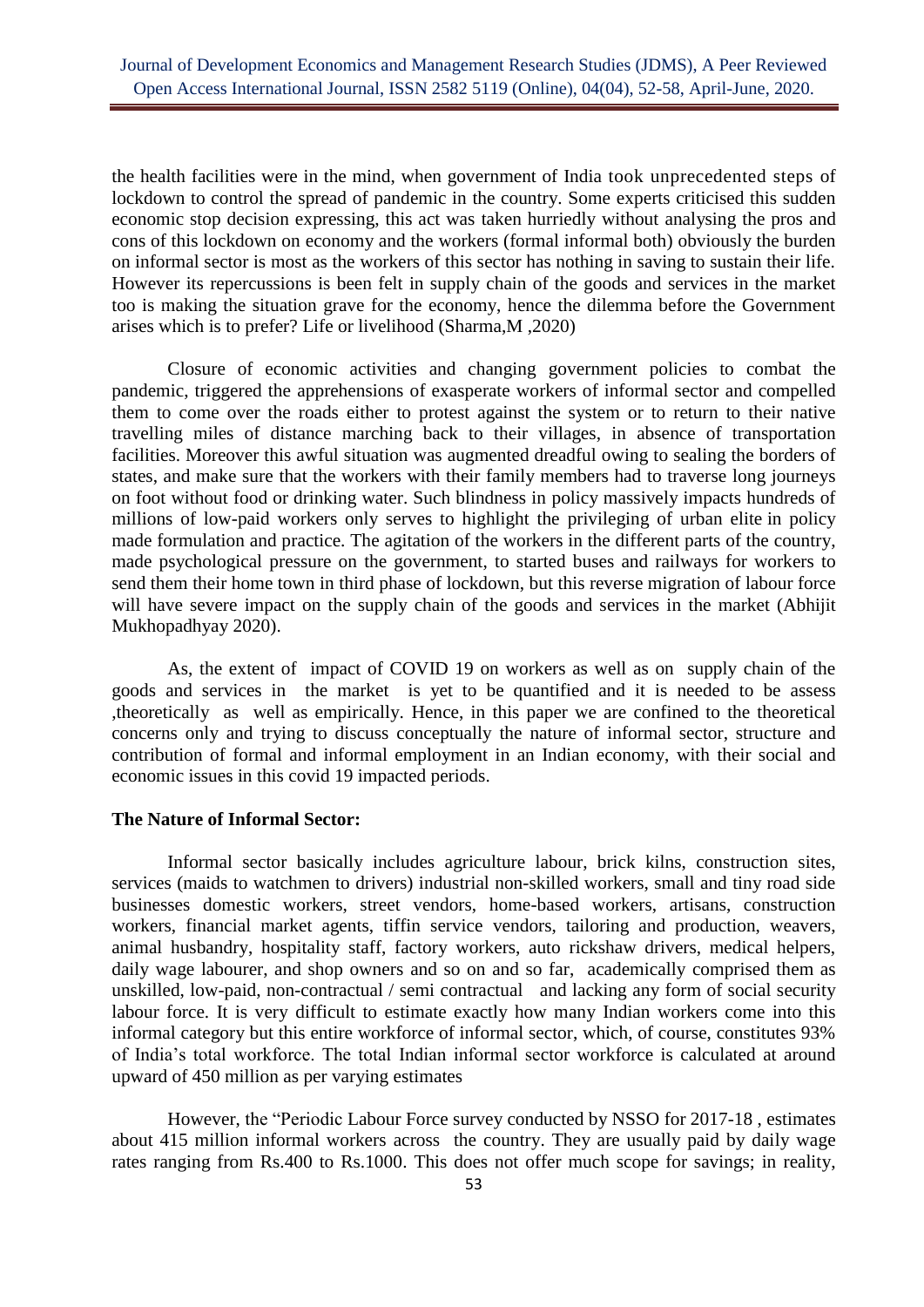many informal workers do not even have their proper bank accounts in which to save their income" (Anand 2020).

# **Structure of Informal Employment in Indian Economy:**

The table- 01 comprises the composition, structure and formalisation of the workforce in the informal and formal sector in India, over the period 2011-12 to 2017-18 and the figures given in the table reveals that eighty three percent workforce are engaged in informal sector whereas seventeen percent in the organised /formal sector in 2011-12. The share of unorganised sector employment has increased by more than three percentage points while on the other hand the share of formal employment has increased by less than one percentage points in 2017-18.

| Worker   | 2011-12     |           | 2017-18 |             |           |       |
|----------|-------------|-----------|---------|-------------|-----------|-------|
|          | Unorganized | Organized | Total   | Unorganized | organized | Total |
| Informal | 82.6        | 9.8       | 92.4    | 85.5        | 5.2       | 90.7  |
| Formal   | 0.4         | 7.2       | 7.6     | 1.3         | 7.9       | 9.3   |
|          |             |           |         |             |           |       |
| Total    | 83.0        | 17.0      | 100     | 86.8        | 13.2      | 100   |

# **Table -01 Percentile Distribution of Total Employment in Indian Economy**

Source of data**: Murthy(2019) Measuring Informal Economy in India,** Computed from NSS 68th unit level data on employment unemployment, 2011-12 and Periodic Labour Force Survey, 2017-18

# **Share of Formal and Informal Sectors to the National Income of India:**

Generally, the terminology of unorganised or informal sector are used inter changeably in India and basically consists of such enterprises which are own account enterprises and operated by own account workers as well as by employing hired workers. They are essentially proprietary and partnership enterprises. Table 2 presents the contribution of formal and informal sector to total Gross Value Added (GVA) or national Income. It may be clear that India treats unincorporated enterprises maintaining accounts as quasi corporate sector and are treated as part of the formal sector. The share of informal /unorganised sector to the national income is more than fifty percentages and highest contribution comes from agriculture followed by trade, construction, real estate, professional services etc and other services (Murthy 2019).

# **Table-02 Percentage Share of Formal and Informal Sectors Across the sectors to GVA**

| Sectors                          | Organized |                      |       |
|----------------------------------|-----------|----------------------|-------|
|                                  | Formal    | Unorganized/Informal | Total |
| Agriculture, forestry and Mining | 2.9       | 97.1                 | 100   |
|                                  |           |                      |       |
| Mining and Quarrying             | 77.5      | 22.5                 |       |
| Manufacturing                    | 77.3      | 22.7                 |       |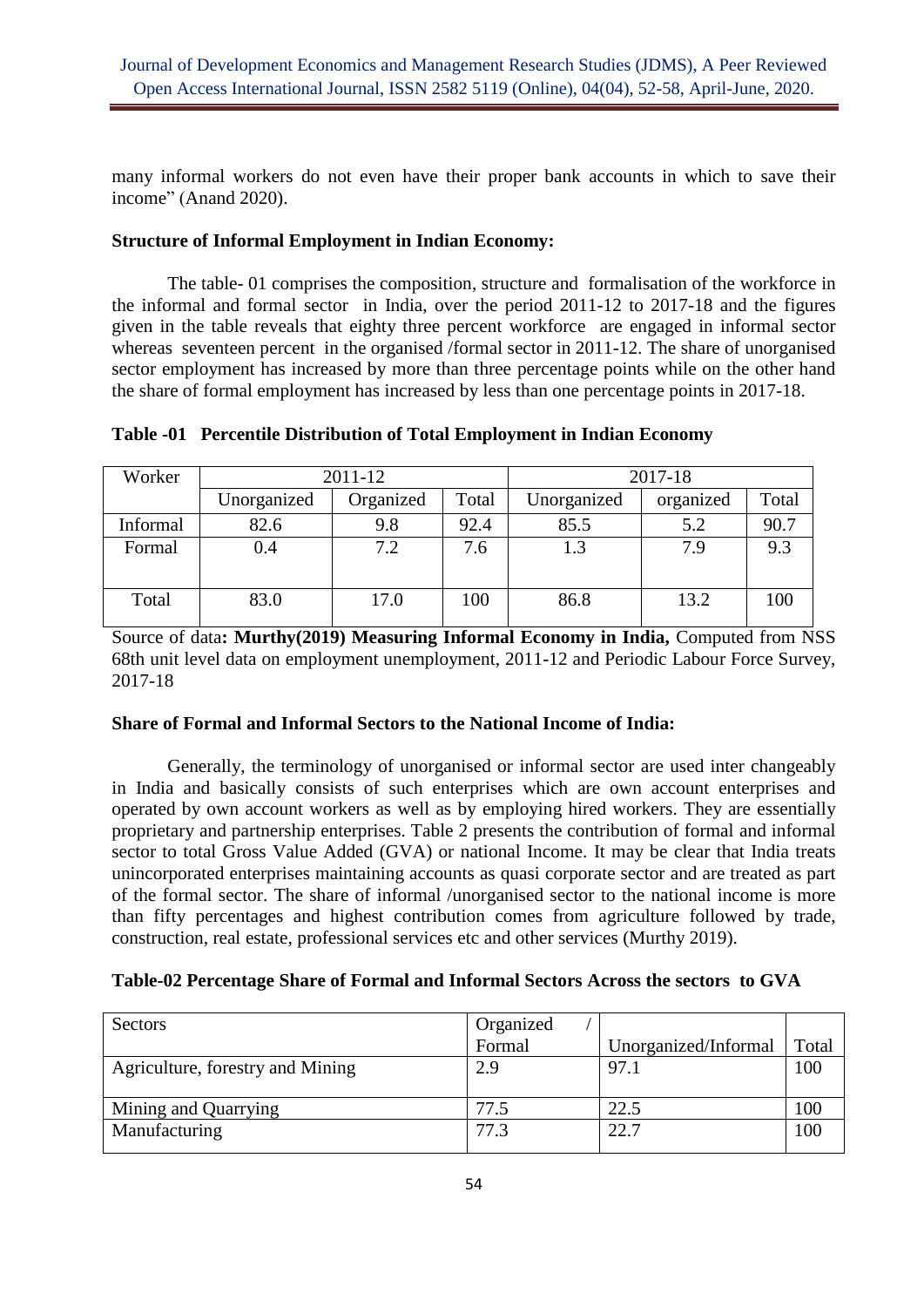| Electricity, Gas, Water supply and other   94.7 |      | 5.3    | 100 |
|-------------------------------------------------|------|--------|-----|
| <b>Utility Services</b>                         |      |        |     |
| Construction                                    | 25.5 | 74.5   | 100 |
| Transport, storage, communication<br>and        | 13.4 | 86.6   | 100 |
| services related to broadcasting                |      |        |     |
| <b>Financial Services</b>                       | 52.3 | 47.7   | 100 |
|                                                 |      |        |     |
| Real Estate, Ownership Dwelling<br>and          | 88.1 | 19.1   | 100 |
| <b>Professional Services</b>                    |      |        |     |
| Public administration and defence               | 100  | $00\,$ | 100 |
| Other services                                  | 52.1 | 47.9   | 100 |
| Total GVA at basic prices                       | 47.6 | 52.4   | 100 |

*Source of data: Murthy(2019) Measuring Informal Economy in India, Based on National Accounts Statistics, 2019*

### **IMPACT OF COVID 19 ON INFORMAL SECTORS:**

### **Agriculture farmers and Labourers:**

Landles**s** farm labourers, who were already facing the acute problem of underemployment in rural areas are unable to find out suitable works in the nearby cities due the shutdown of the market and unable to afford basic necessities of their livelihoods. Indeed both central and state governments had declared several immediate relief packages to provide rations and cash transfers into the bank accounts of registered informal workers. However, some states provided cooked food to the needy as provision of ration were not meeting the objective. Many small farmers and landless farm labourers are not officially registered as informal workers and are therefore ineligible for cash transfers. People of rural areas are still predominantly cash-driven, and most of the villages are not having banks and ATMs in India and moreover due to lack of proper transportation the villagers are unable to withdraw cash and consequently not able to run their livelihood properly. The problem of these agricultural labour has increased manifold as the timing of this lockdown coincided with the season of harvesting of rabi crops, which is usually a peak time for migrant workers to get employment in agricultural sector but these migrant workers become jobless (Reema Nanavaty,2020).

### **Gender Issues:**

Women in informal sector are facing numerous challenges with their domestic responsibilities. In rural areas of India, it usual that males (husband, elder brother of husband and father-in-law) always spend most of their time sitting at the village square, shops at the bus stand and socializing with other men in the community. But during lockdown period they can't go outside. As per social customs of rural areas, females of the household draw a long veil in front of elderly males, and it is becoming difficult for female to do their daily household chores like cooking, cleaning and others with a long veil which may create mental stress on both male and female in the family. In addition, home-based work like embroidery, papad, badi, pickles is being affected and moreover they are facing acute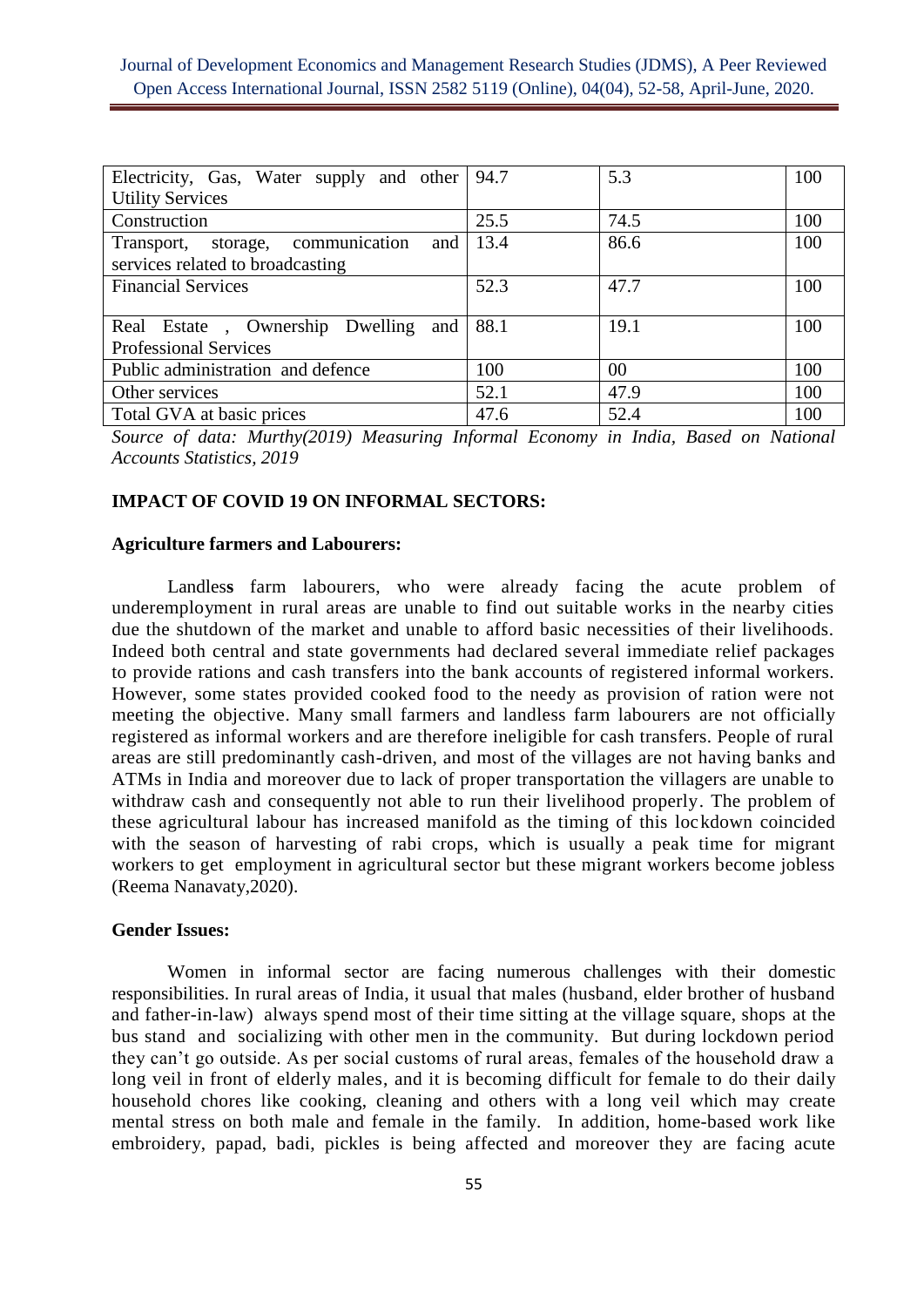problem to procure raw materials and hence their work and income has almost come to a standstill (Reema Nanavaty2020).

#### **Crisis on Jobs:**

The lethal Coronavirus pandemic has not just created a medical emergency but also an employment crisis across the country and workers of the informal sector has lost their jobs because economic activities of unorganized sector has been shut down due to lockdown and entrepreneurs are cutting in jobs as well as in salaries.

### **Urban Based Workers**:

Workers like vendors, potters and domestic workers are experiencing severe loss of work and income due to reduced demand and lack of access to the market.

#### **Domestic Workers:**

Such workers do works in several houses in a day and with close contact to their employers, in fear of spread their employers either suspended their duties or abandoned their services, leading to jab and wage loss. On the other hand money-lenders are also humiliating and insulting such workers making their life terrible and horrible.

### **Social Tension:**

Reverse migration of the labour from cities to their hometown creates a lot of social tension among the outcomes' labour and local people in the village regarding to the fear of spread of coronavirus 19. However given the poor resource bases and assets of poor wage earners and marginal and small farmers which is accentuated by the persistence of a situation of suppression that disseminate severe economic deprivation, discrimination and eventually exploitation of the these marginalised population of the society leading to social tension.

# **Poverty Pandemic:**

According to the analysis of International Labour Organization (ILO) that about 400 million people working in the informal economy in India are at risk of falling deeper into poverty due to the Coronavirus crisis. And because informal workers depend on their daily earnings to survive whether they are self-employed, wage workers, casual day labourers or dependent contractors they face the risk of falling into extreme poverty as a result of lockdowns.

# **Supply Crunch in the Economy:**

Numerous steps have been taken by the finance ministry of India to boost the economy of the country,such as Rs 1.7 lakh crore stimulus package for the informal sector that included free food grains and cooking gas to the poor for three months, and cash doles to women and poor senior citizens, although these initiatives are good for the demand side aspect of the Keynesian economics. But, Powell of Federal Reserve of USA said that economy in post lockdown will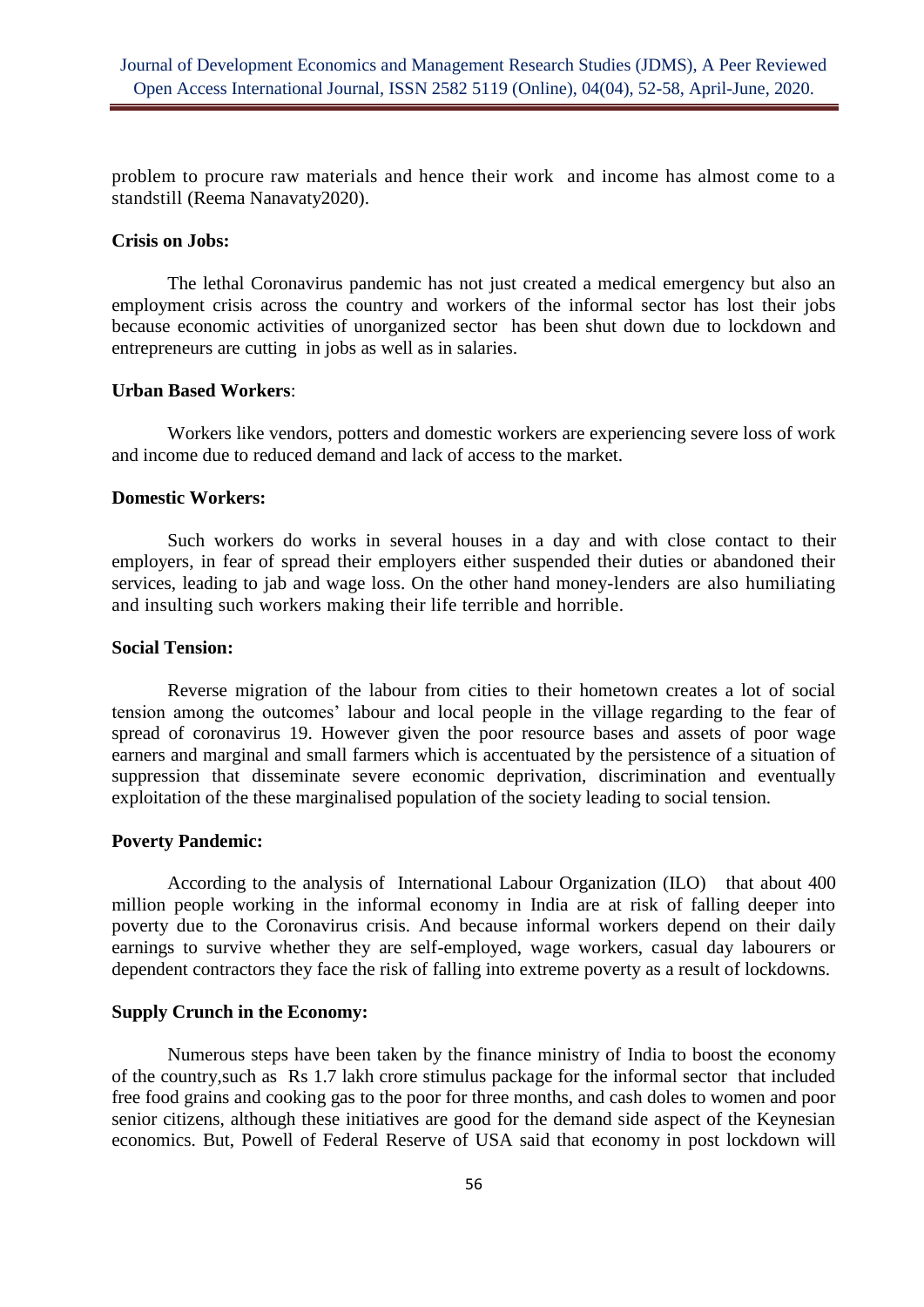face the supply crunch. Therefore, Government of India should think about the supply aspects, which are mainly concerned to primary sector as well as to the informal sector of the economy.

During lockdown period, we have observed reverse migration of the labour form metro cities like Mumbai, Surat, Delhi and others marching towards their hometown on foot and other means of transportation. Now several state governments are showing their interest to bring back their labour force despite lock down is going on, which indicates policy paralysis and lack of coordination between centre and state governments. While, there is an urgent need to stop this reverse migration of labour force by providing them free food grains, shelters, salaries and other basic amenities without any formalities of ration or Aaadhar card and other necessary government documents, because they are the backbone of the informal sector. It will become very difficult for the informal sector to return back them on their workplace in post lockdown period and country will face the supply shocking in near future in each and every sectors of the economy.

Another important point is that, most of the organised and unorganised sector of India depends upon the raw material from China and they may face shortage of raw material due to lockdown of the international aviation. In addition to that, the reverse migration of labour force will create shortage of specialized and unspecialized labour force in the factor markets which may ultimately increase the crunch of the supply of finished and unfinished materials in the economy in the coming days. Central and State government are interested only to purchase the Minimum Support Price(MSP) crops but there is no attention towards the horticulture farmers and informal workers who are destroying their crops, resulting supply crunch will be seen in fruits, vegetables and others. Hence this aspect should also be taken care of.

Finally, in the present scenario most of the urban and rural consumers depend upon markets for their consumption, in comparison to their consumption behaviour , thirty forty years ago from now, when rural population lived with subsistence of agriculture. Consumers of both regions purchased eighty percent food items from market, but logistic and processing activities has almost become dysfunctional due to the reverse migration of the labour in labour market, and it seems that it may dampen the food supply management in near future .

#### **Conclusion and Policy Implication:**

Undoubtedly, the informal sector, despite being a huge contributor to India's national income, is often neglected in normal condition but especially in Coronavirus pandemic situation the social and economic health of this sector become severely intense and steps taken by central, state governments and civil societies are insufficient, resulting it had and will have put adverse impacts on the supply chain of the goods and services in the economy in coming days. There is need to universal social and economic policies as well as support system for the reverse migrated labour force of the informal sector rather than to take a back seat by the central and state agencies. The central government started an exercise to collect the information of the labour force of the informal sector across the country to come up the relief package. This initiation should be enactment through act to make compulsory for state governments to collect the data of labour force of the different section and society of the informal sector. There is need to another mega relief package to rebuild the trust and confidence among the labour force of the informal sector to comeback their workplace till normalcy of the economy.